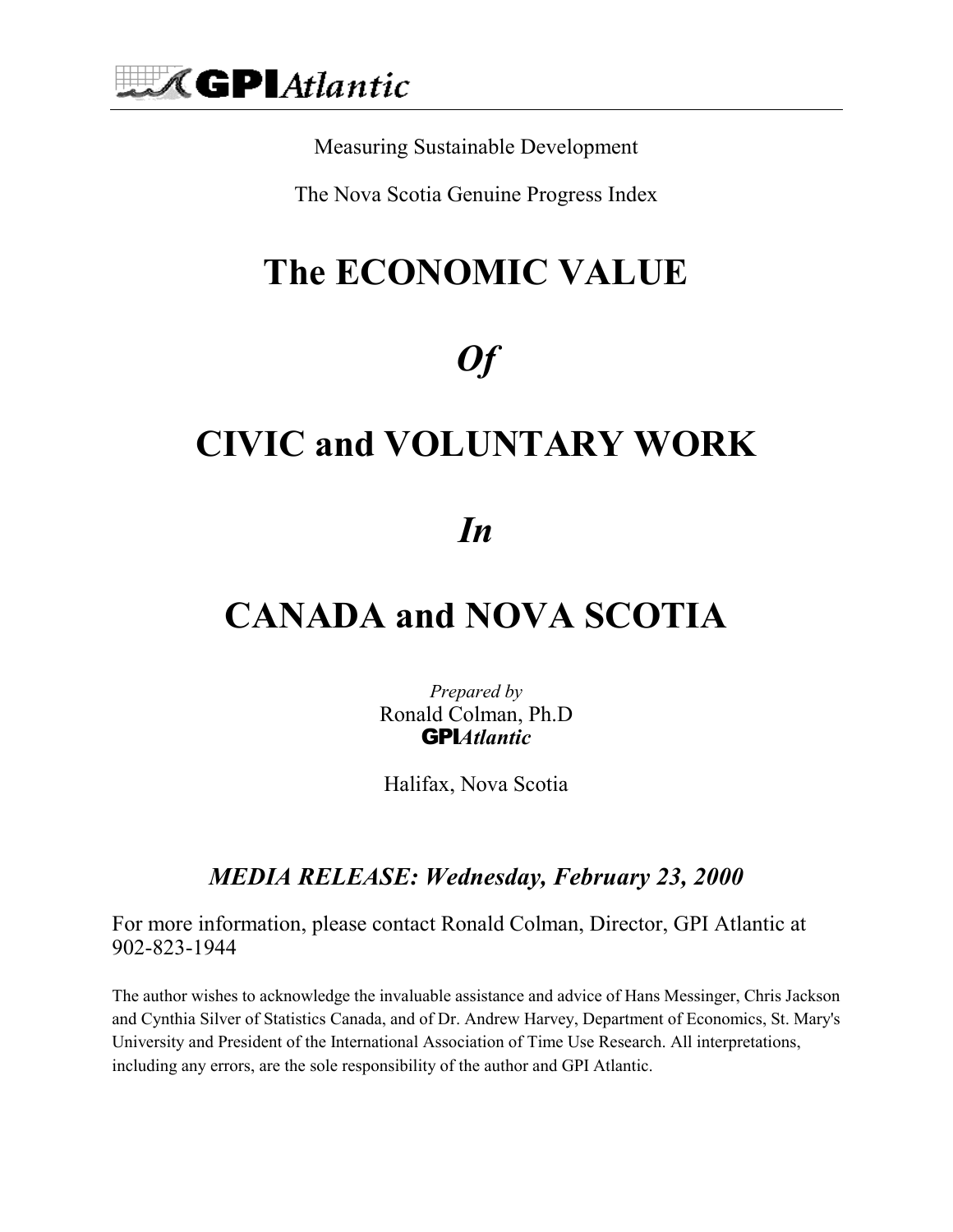#### **ATLANTIC CANADA LEADS COUNTRY IN VOLUNTARY WORK**

#### **Nationwide voluntary work loss costs Canada \$4.7 billion a year**

Atlantic Canadians give more voluntary work time than other Canadians, with all four Atlantic provinces registering higher rates of voluntary activity than any other province. Nova Scotians give 183 hours a year of their time to civic and voluntary activity, the highest rate in the country and 43% more than the national average. Newfoundland has the second highest rate of voluntary work in the country

Altogether Nova Scotians contribute 140 million hours a year of voluntary work time, the equivalent of more than 83,000 full and part-time jobs. In 1992, when Nova Scotia also led the country in voluntary work, the provincial rate was 26% higher than the Canadian average. Volunteers contribute nearly \$2 billion worth of services to the Nova Scotia economy, equivalent to nearly 10% of the provincial GDP. The 4.5% increase in volunteer services since 1992 is worth \$75 million a year to the provincial economy.

In the country as a whole, however, Canadians are volunteering less than they used to, and the decline is costing the country \$4.7 billion a year in lost voluntary services. This loss does not show up in the GDP or any of the standard economic statistics that only count paid work. The average Canadian now gives 128 hours a year of civic and voluntary work time, down from 140 hours in 1992. Every province in the country saw a decline in voluntary work between 1992 and 1998 except for Nova Scotia and P.E.I.

Volunteers play key roles in providing health services and first aid; social services like food banks, soup kitchens, counseling and victim services; education and youth development, such as Brownies, Big Brothers and literacy programs; sports coaching; crime prevention and human rights protection; job counseling; religious services; arts and culture; fire-fighting; search and rescue; working for the environment and wildlife; caring for the elderly; and assisting those in need with household tasks.

GPI Atlantic, a non-profit research group that is constructing an index of sustainable development for Nova Scotia, the Genuine Progress Index, used new Statistics Canada data to calculate what it would cost to replace voluntary services for pay in the market economy. "If voluntary services disappeared," says Dr. Ronald Colman., director of GPI Atlantic, "either our standard of living and quality of life would decline dramatically, or the services would have to be replaced for pay."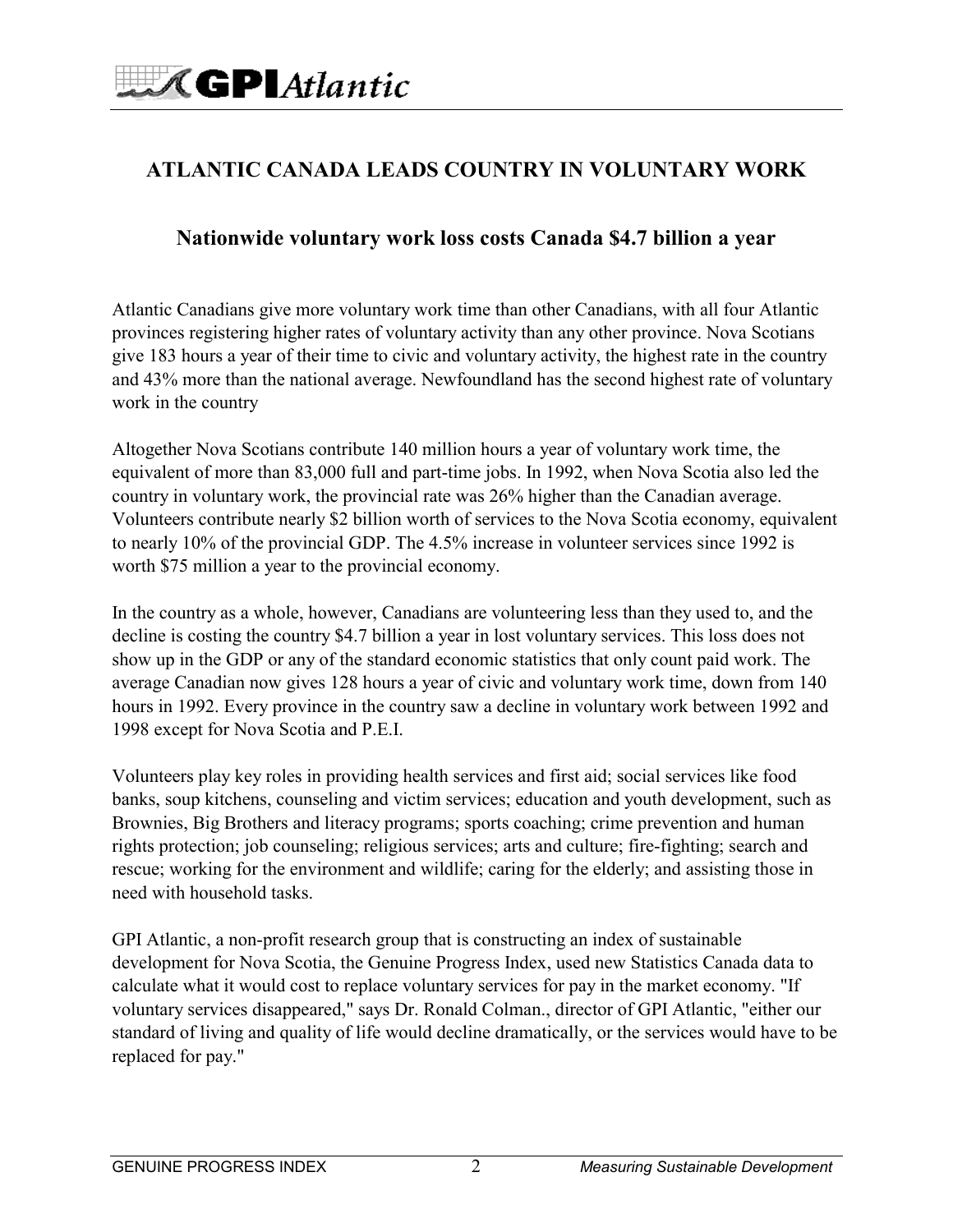# $\mathcal{M}$ GPIAtlantic

"It's questionable whether every additional lawyer, broker and advertising executive improves our quality of life, but all their salaries are counted in the GDP as 'economic growth' and 'progress,' says Colman. "Volunteers contribute directly to our well-being, -- in fact, that's why they do what they do, -- but their contribution is completely ignored in our measures of progress because it's not paid. In the Genuine Progress Index, we *do* measure and count the economic value of voluntary work as a way of drawing attention to this tremendous community asset that's invisible in the economic growth statistics normally used to assess our well-being and prosperity."

"When we don't count voluntary work, it doesn't get attention or priority in the policy arena," says Colman. "Voluntary work declined by 8.7% in the 1990s and no one blinked. If paid work and GDP dropped by 8.7% we'd have a crisis and a national emergency."

#### **Formal voluntary work down, informal up in N.S.**

The new data are derived from the time use survey in Statistics Canada's 1998 General Social Survey, the only available database giving the time spent on both "formal" and "informal" voluntary work in Canada. "Formal" voluntary work is unpaid work done for charities and community organizations, while "informal" voluntary" work is help given directly to individuals outside one's own household, not through any organization, like helping sick, disabled or elderly neighbours and friends. Formal voluntary work is about one-third of the total.

The results of a National Volunteer Survey released last year by Statistics Canada had already revealed a 5% decline in *formal* voluntary activity that is costing the country \$1.8 billion a year. The new data reveal that *informal* volunteering is declining at an even faster rate across the country, except in Nova Scotia and P.E.I.

In Nova Scotia, formal volunteering is down 7%, and informal volunteering is up 10%. Nova Scotia ranks only fifth in the country in formal volunteering, with Saskatchewan and Alberta occupying the top positions. Today formal volunteer work represents only 29% of total voluntary work in Nova Scotia, down from one-third in 1992. Colman speculates that the dramatic shift from hospital to home care may help account for the sharp increase in informal care-giving in Nova Scotia.

Though Nova Scotians can be justly proud of the tremendous generosity and caring that pervade this society, says Colman, the 7% decline in formal voluntary work shows that our community agencies and non-profit groups are in trouble, trying to meet more demands with fewer resources. "Because their contribution to well-being in Nova Scotia is proportionately more valuable than in any other province, we need to support our volunteers more and give them the resources they need to do their work properly."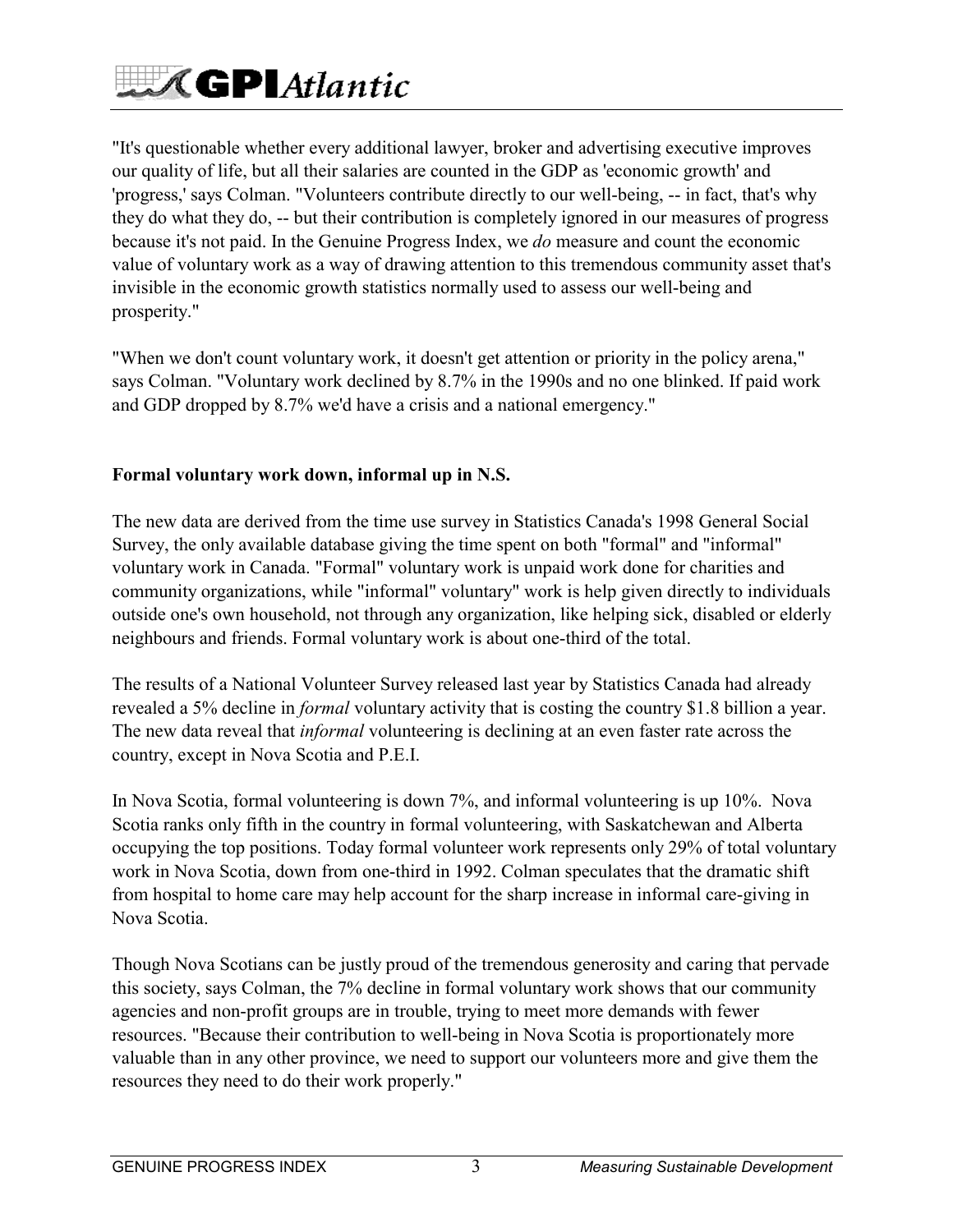#### **Time Stress Hurts Voluntary Sector**

GPI Atlantic found that highly educated Nova Scotians have the highest rate of volunteer participation, and that these same people are also working more unpaid overtime than ever in their regular jobs, as firms and government agencies downsize and expect more of their most talented employees. Fully 73% of university graduates in the province do some work for community and non-profit agencies, the highest rate in the country, and more than twice the rate of those with only a high school education. But university graduates also have twice the overtime rates of high school graduates, so their voluntary work time is getting squeezed.

Statistics Canada surveys show that time stress levels are rising across the country, including Nova Scotia, with 21% of women and 16% of men now experiencing "severe" time stress, an increase of more than 30% since 1992. "Studies show that the time crunch on informal caregivers caring for sick, elderly and disabled people in their own homes is particularly severe," says Colman.

"By measuring and valuing voluntary work explicitly, the GPI not only helps us appreciate the huge contribution volunteers make to our well-being, but also points to the need to support them properly so that we can protect this precious social asset." Colman points out that a strong voluntary sector is also a sign of an active "civil society," regarded by analysts as a key indicator of a viable democracy. A weak civil society, by contrast, is seen as a sign of alienation, passivity and potential unrest.

"Sometimes we so obsessed by material economic growth that we fail to appreciate our most powerful non-material assets," says Colman. "If we rely only on market statistics as indicators of progress, as at present, we can lose sight of the true richness in our society and environment that is the real source of our prosperity."

The Genuine Progress Index (GPI) uses Statistics Canada data to assess the "replacement value" of voluntary work and to determine its economic worth. In Nova Scotia the work that volunteers do brings an average of \$13.10 an hour, or about \$25,000 a year, in the market economy. In Canada it fetches about \$15.75 an hour. The GPI multiplies that shadow wage by the total number of annual volunteer hours to assess the economic value of voluntary work. In addition to the value of their labour time, the GPI also counts the estimated \$145 million a year that Nova Scotia volunteers spend out of their own pockets to do their voluntary work.

#### **The Genuine Progress Index**

The Nova Scotia Genuine Progress Index (GPI), currently under construction, is designed to provide policy makers with more accurate measures of progress than those currently based on the Gross Domestic Product (GDP). Voluntary work is one of 20 social, economic and